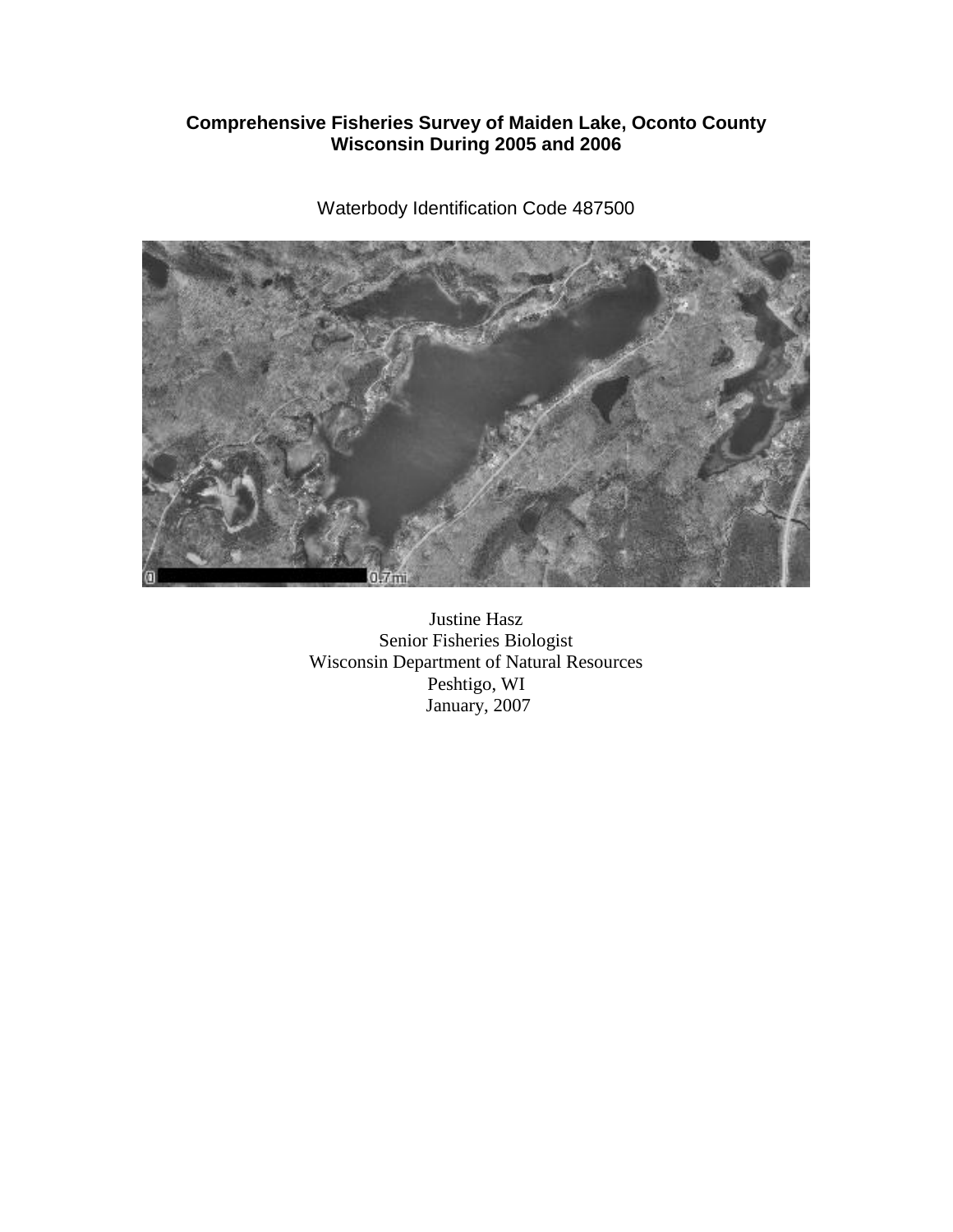# **Comprehensive Fisheries Survey of Maiden Lake, Oconto County, Wisconsin during 2005 and 2006**

**Report Approval signatures**

**\_\_\_\_\_\_\_\_\_\_\_\_\_\_\_\_\_\_\_\_\_\_\_\_\_\_** Justine Hasz, Senior Fisheries Biologist, Date

**\_\_\_\_\_\_\_\_\_\_\_\_\_\_\_\_\_\_\_\_\_\_\_\_\_\_** Michael Donofrio, Fisheries Supervisor, Date

\_\_\_\_\_\_\_\_\_\_\_\_\_\_\_\_\_\_\_\_\_\_\_\_\_\_\_\_\_\_ George Boronow, Regional Fisheries Supervisor, Date

Steve Hewett, Section Chief, Fishery Policy and Operations, Date

\_\_\_\_\_\_\_\_\_\_\_\_\_\_\_\_\_\_\_\_\_\_\_\_\_\_\_\_\_\_\_\_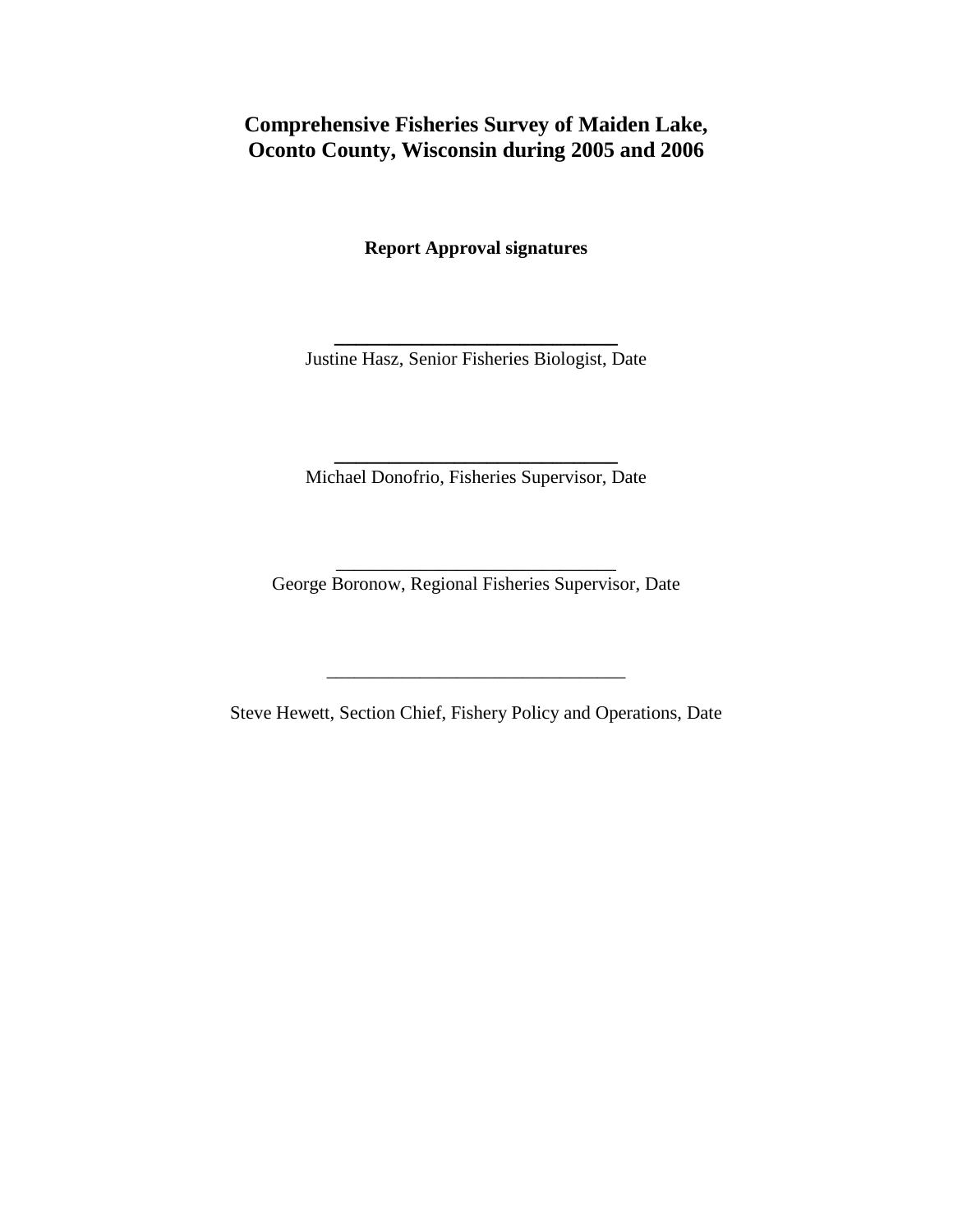### **Comprehensive Fisheries Survey of Maiden Lake, Oconto County Wisconsin During 2005 and 2006**

Justine Hasz Senior Fisheries Biologist January 2007

Executive Summary

A basic fisheries survey of Maiden Lake was conducted during the 2005 field season and a more comprehensive fisheries survey was implemented during the 2006 field season. The dominant game fish species in the lake are largemouth bass (population estimate  $=$ 614) and walleye (population estimate  $=$  463). Rock bass and bluegill are the most abundant pan fish species with good numbers of white suckers also being found in the lake. I recommend managing Maiden Lake for largemouth bass, walleye and pan fish.

Lake and Location:

Maiden Lake, Oconto County, T32N R16E Sec07

Located in northwestern, Oconto County, 2 miles south of Lakewood.

Physical / Chemical attributes (Wisconsin DNR, 1977 ):

**Morphometry:** 278 acres, maximum depth 52 feet, mean depth 20 feet, shoreline 5.6 miles. **Lake type:** Drainage lake

**Watershed:** 3 square miles

**Basic Water Chemistry**: Hard water drainage lake having slightly alkaline clear water of very high transparency. Secchi disc – 26 feet (summer), PH 7.3. Conductance 270umhos **Trophic Status:**.Oligotrophic

**Littoral Substrate:** 30% gravel, 25% rock, 25% muck and 20% sand

#### **Aquatic Vegetation:**

**Other Features:** The majority of the shoreline is privately owned and very well developed. The shoreline is primarily upland, consisting of mixed hardwoods and conifers with small areas of swamp conifer wetlands.

Purpose of Survey: Assess the fishery status

Dates of fieldwork: Mini-fyke netting (juvenile fish) – July 13, 2005 Electroshocking – October 12, 2005, April 25 and June 7, 2006 Fyke netting (all species and ages) – April  $15 - 24$ , 2006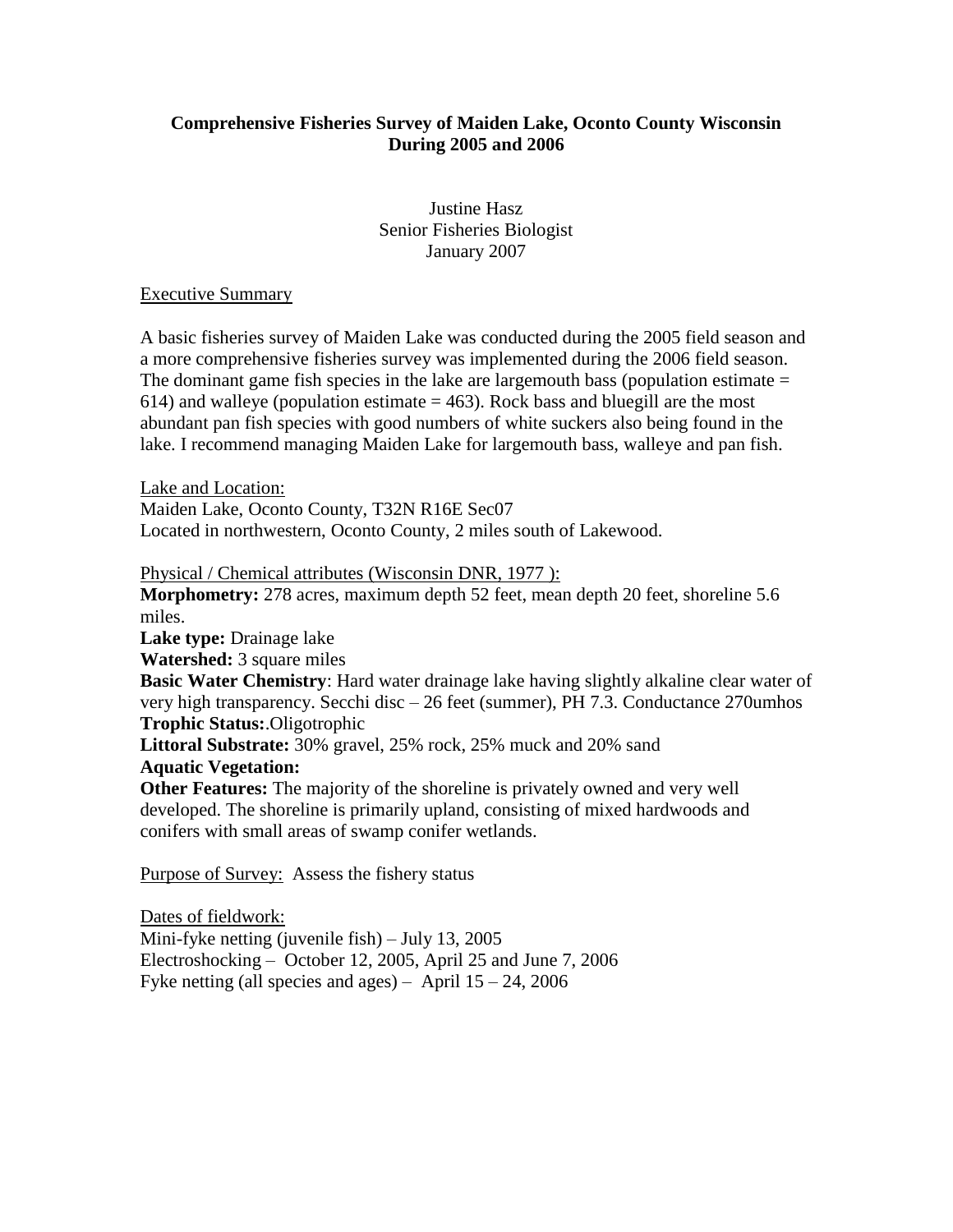#### BACKGROUND

Maiden Lake has a highly developed shoreline with the majority of the shoreline being in private ownership with over 100 dwellings located along the shoreline as well as one resort. Public boat landing access is provided by the Town of Riverview at a site located on the northwest end of the lake. The public ramp is poorly maintained and has limited parking available. Public access is also available from a private boat landing located at the Maiden Lake Resort on the northeast end of the lake. The number of people recreating on Maiden Lake during the summer months has increased dramatically in recent years. It is a multiple use lake with anglers, water skiers, personal water craft, pleasure boaters, and float planes. To reduce user conflict, a slow no wake ordinance was imposed between 4pm and 10am daily.

Since 1985, Maiden Lake has been eligible for tribal off reservation spearing harvest. Between 1991 and 2000, a total of 289 walleye were harvested under this activity. No walleye have been harvested in this manner since 2000. Previous surveys have documented the walleye population to be naturally reproducing and self sustaining.

Previous fisheries surveys were carried out on Maiden Lake in 1956, 1967, 1977, 1983 and 1992. For this report, the comparisons have been made only to the information collected from the 1992 survey (Heizer, 1994). The previous surveys indicated the fishery consisted of walleye, largemouth bass, smallmouth bass, northern pike, yellow perch, rock bass, bluegill and black crappie along with several other forage fish species.

Maiden Lake has a long and varied fish management history which began 1) in 1940 with the stocking of largemouth bass; 2) walleye were then introduced into the lake in 1942 and stocked annually until 1947; 3) smallmouth bass were also stocked during this time period (Table 1). Rainbow trout were stocked in 1906 and 1961 and splake in 1968 (Table 1). In more recent years, there have been a couple of walleye stocking events in 1995 and 2001 (Table 1).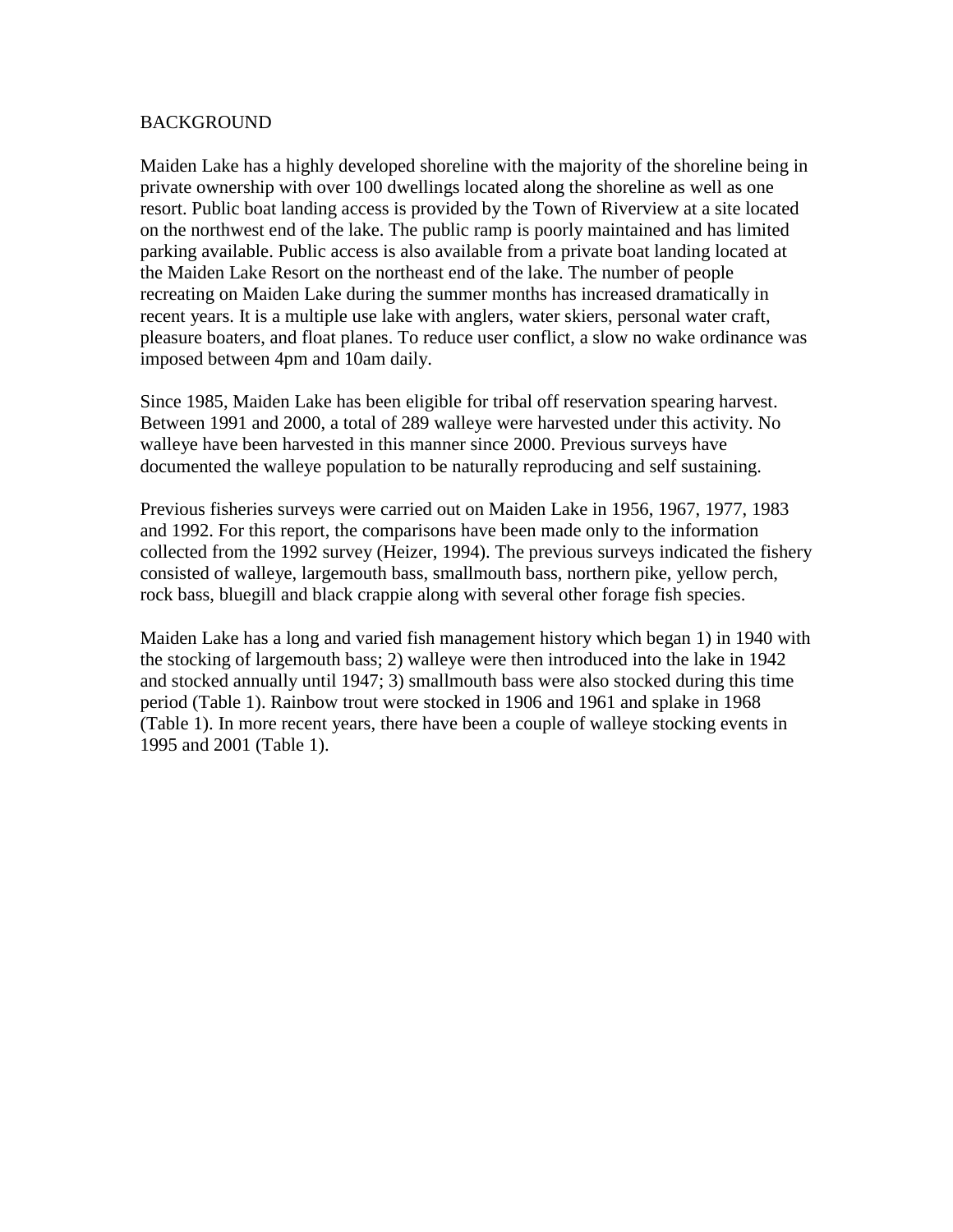| Year | Species         | Size (average)              | Number            |
|------|-----------------|-----------------------------|-------------------|
| 1940 | Largemouth bass | Fingerling                  | 500               |
| 1942 | Walleye         | Fry                         | 400,000           |
| 1943 | Smallmouth bass | Fingerling                  | 2,500             |
| 1943 | Walleye         | Fry                         | 375,000           |
| 1944 | Smallmouth bass | Fingerling                  | 2,500             |
| 1944 | Walleye         | Fingerling                  | 843               |
| 1945 | Walleye         | Fry                         | 500,000           |
|      |                 | Fingerling                  | 944               |
| 1946 | Walleye         | Fingerling                  | 2,243             |
|      |                 | Yearling                    | 33                |
| 1947 | Walleye         | Fry                         | 600,000           |
|      |                 | Fingerling                  | 4,500             |
| 1949 | Smallmouth bass | Fingerling                  | 2,850             |
| 1950 | Smallmouth bass | Fingerling                  | 8,600             |
| 1960 | Rainbow trout   | Fingerling                  | 14,300            |
| 1961 | Rainbow trout   | Fingerling                  | 6,800             |
| 1968 | Splake          | <b>Small Fingerling</b>     | 1,000             |
|      |                 | Large Fingerling            | 2,500             |
| 1995 | Walleye         | Fingerling (6 inches)       | $2,100$ (Private) |
| 2001 | Walleye         | Small Fingerling (2 inches) | 12,000            |

Table1. DNR and privately funded fish stocking 1940 through 2006 in Maiden Lake, Oconto County, Wisconsin. All stockings are DNR unless otherwise noted.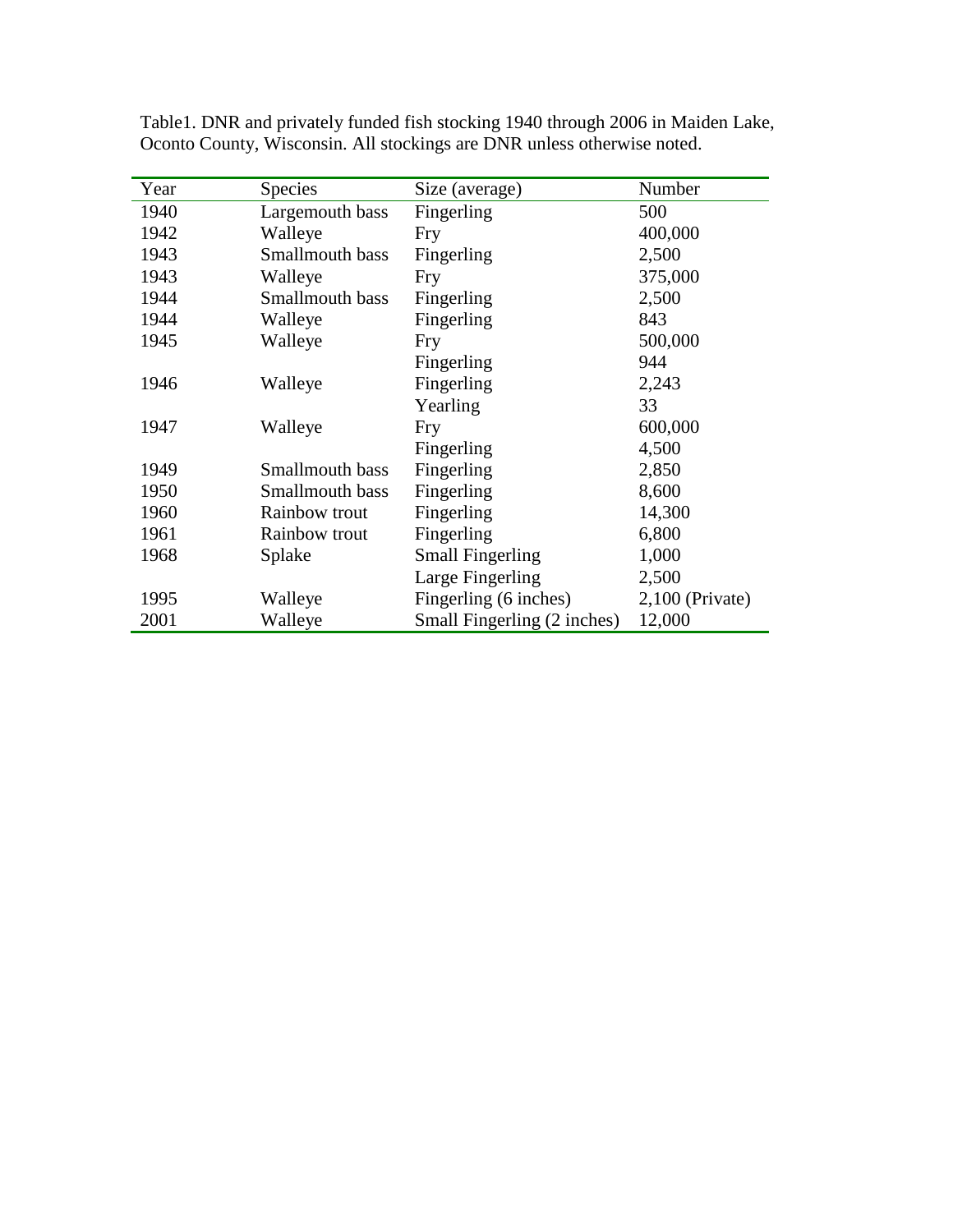#### **METHODS**

Six mini-fyke nets (1/4" stretch mesh with turtle exclusion targeting young-of-the-year fish) were set on July 12<sup>th</sup>, 2005 and lifted on July 13<sup>th</sup>, 2005 (Appendix 1). A Wisconsin DNR standard, direct current, full size electrofishing boat was used on October  $12<sup>th</sup> 2005$ along 4.0 miles of shoreline (Appendix 2), on April  $25<sup>th</sup>$ , 2006 along 4.94 miles of shoreline and on June  $7<sup>th</sup>$ , 2006 along 4.5 miles of shoreline (Appendix 3). Four standard fyke nets  $(3/4$ " stretch mesh) were set on April  $14<sup>th</sup>$  2006 and an additional four were set on April  $15^{th}$  2006. The fyke nets were lifted daily from April 15 -24, 2006 (Appendix 4). In the mini fyke netting survey, data collected included measuring the first 30 fish of each species and then a total count for each species. In the electroshocking run during October 2005, all species were collected in two ½ mile index stations of shocking and game fish only were collected for an additional two 1.5 mile stations. Up to a total of 250 individuals of each species were randomly selected and measured to the nearest 0.1 of an inch and a total count of all fish was made.

In the fyke netting survey during April 2006, all game fish were given a top caudal fin clip (for mark recapture population estimate), an ageing structure was collected from 5 fish per 0.5 inch group per sex with a length to the nearest 0.1 inch and weight in grams. An additional 250 individuals per species had length taken to the nearest 0.1 inch and all other were counted. An ageing structure was collected from 10 pan fish per 0.5 inch group per species with a length to the nearest 0.1 inch and a weight in grams. An additional 250 lengths per species measured to the nearest 0.1 inch were collected and all additional fish were counted. The Schnabel population estimation technique was used for gamefish and was calculated using only the fyke net caught fish from spring 2006. In the electroshocking runs during April and June 2006, only game fish were sampled and a total of 9.44 miles of shoreline was shocked. All game fish were measured to the nearest 0.1 inch, sex determined and checked for a fin clip. Length at age comparisons are for all lakes sampled for relevant species in northeast (NER) Wisconsin and were last updated in 2003 and serve as comparisons for growth rates in this report. Length at age for the 2006 survey was collected from only fyke net sampled fish. All length frequency comparisons use fyke net only fish data.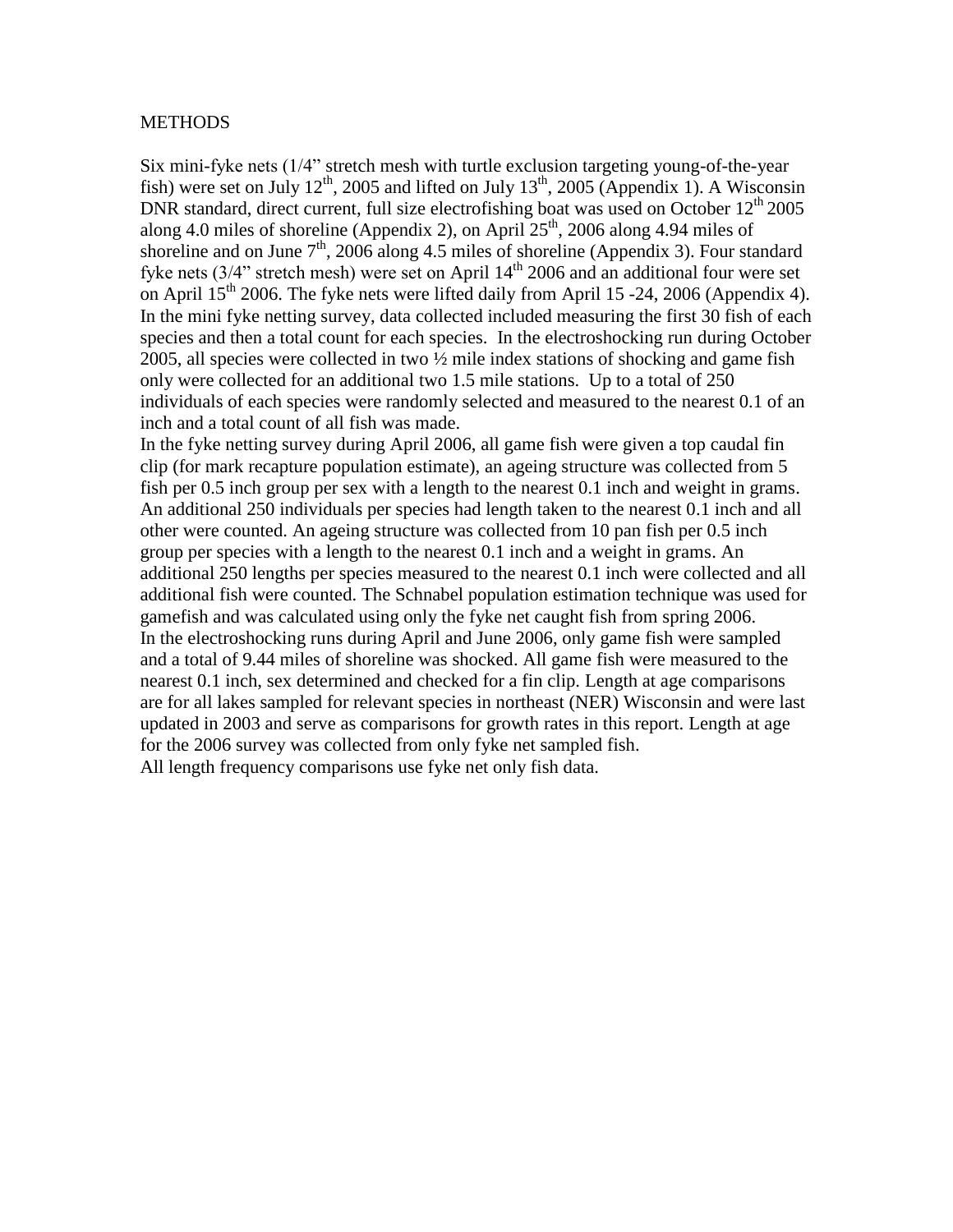#### RESULTS AND DISCUSSION

Catch per unit effort results for all survey methods used in 2005 and 2006 are shown in Table 2 with respective analysis for each major species written below each sampling event. Similar values are described from the 1992 fyke net survey.

Table 2. Catch per unit effort of game fish and panfish species during fishery surveys in 2006, 2005 and 1991 on Maiden Lake, Oconto County, Wisconsin. Panfish were not collected during April and June 2006 electroshocking. All fyke net effort is measured in number per net night and electrofishing effort is measured as number per mile of shoreline shocked. Pan fish were only sampled on 20 net nights during the 1992 spring fyke netting survey.

|                | <b>Spring</b><br>1992 | <b>July</b><br><b>October</b><br>2005<br>2005 |                 | April<br>2006 | April<br>2006            | June<br>2006    |
|----------------|-----------------------|-----------------------------------------------|-----------------|---------------|--------------------------|-----------------|
|                | <b>Fyke</b>           | Mini-fyke                                     | <b>Shocking</b> | Fyke)         | <b>Shocking</b>          | <b>Shocking</b> |
| <b>Species</b> | net                   | net                                           |                 |               |                          |                 |
| Black crappie  | 1.3                   |                                               |                 | 0.05          |                          |                 |
| Bluegill       | 27.8                  | 6.0                                           | 59.3            | 0.7           | -                        |                 |
| Green          | 0.9                   | 12.8                                          | 11.0            | 0.1           |                          |                 |
| Sunfish        |                       |                                               |                 |               |                          |                 |
| Largemouth     | 1.0                   | 9.5                                           | 25.8            | 0.8           | 8.5                      | 26.4            |
| bass           |                       |                                               |                 |               |                          |                 |
| Northern       | 0.1                   |                                               | 3.3             | 0.2           | 0.4                      | 0.7             |
| pike           |                       |                                               |                 |               |                          |                 |
| Rock bass      | 37.9                  | 1.2                                           | 34.8            | 3.5           |                          |                 |
| Smallmouth     | 0.7                   | 0.7                                           | 19.8            | 0.4           | 4.5                      | 20.2            |
| bass           |                       |                                               |                 |               |                          |                 |
| Walleye        | 4.6                   | 0.2                                           | 0.8             | 2.0           | 4.2                      |                 |
| White sucker   |                       |                                               | 0.3             | 1.9           |                          |                 |
| Yellow perch   | 4.8                   |                                               | 0.5             | 0.1           | $\overline{\phantom{0}}$ |                 |
| <b>Effort</b>  | 92/20                 | 6                                             | 4.0             | 84            | 4.94                     | 4.5             |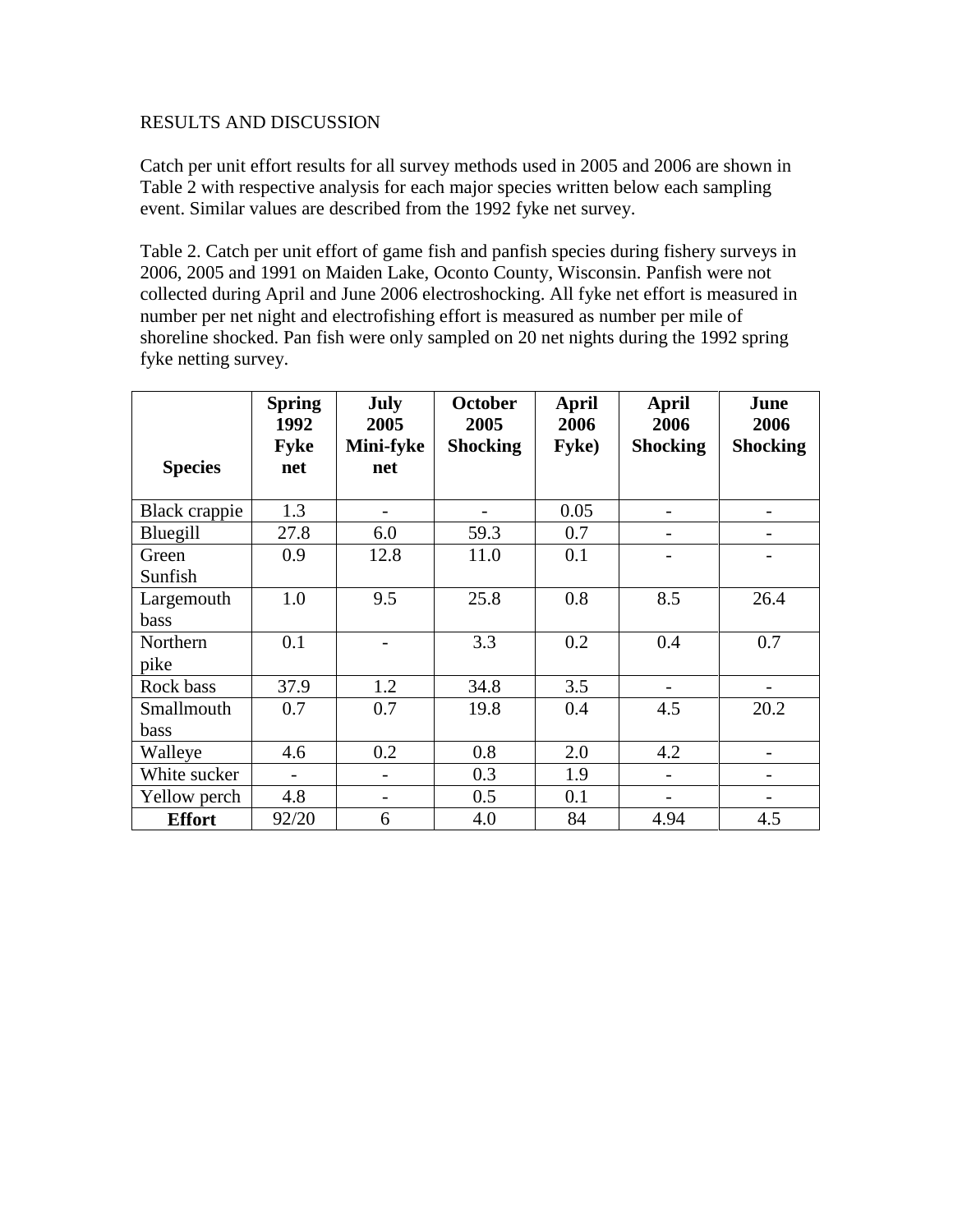## Walleye

During the summer 2005 mini fyke netting survey, 0.2 walleye per net night were captured. Electroshocking during the fall of 2005, produced 0.8 walleye per mile and during the spring 2006, 4.2 fish per mile. During the spring 2006 fyke netting survey, we captured one hundred and fifty walleyes ranging in size from 10.8 to 29.0 inches in length (Figure 1) not counting the recaptured fish (17). The catch per effort was 2.0 walleye per net night. A population estimate of 463 adult walleye with a 95% confidence interval of 295 – 719 fish and a density of 1.7 walleye per acre.

In 1992, a total of four hundred and twenty three walleye were captured ranging in size from 7.7 to 27.9 inches (Figure 1) and a catch per effort of 4.6 walleye per net night. A 1992 population estimate of 663 adult walleye with a 95% confidence interval of 573 – 767 fish, and a density of 2.4 walleye per acre.

The length at age of walleye sampled in 2006 showed slower growth at most ages when compared to the NER average and better growth for most ages when compared to the 1992 survey (Table 3). In both the 2006 and 1992 surveys, there was a good representation across many year classes of walleye.



Table 3. 2006 Age- length distribution of walleye from Maiden Lake, Oconto County Wisconsin compared to Northeast (NER) Wisconsin average length at age data and 1992 survey information. N equals sample size.

| Age        | $\overline{2}$ |               | 4    |      | 6    |      | 8    | 9    | 10   |      |      | 13             |
|------------|----------------|---------------|------|------|------|------|------|------|------|------|------|----------------|
| <b>NER</b> | 10.8           | 13.6          | 16.0 | 17.7 | 19.0 | 21.5 | 22.6 | 24.1 |      |      | 27.0 | 25.5           |
| Average    |                |               |      |      |      |      |      |      |      |      |      |                |
| 2006       | 11.6           | 13.8          | 15.2 | 16.1 |      | 16.8 | 21.5 | 19.2 | 19.3 | 19.1 | 22.5 | 25.0           |
| Survey     |                |               |      |      |      |      |      |      |      |      |      |                |
| 2006(N)    | 3              |               | 22   | 13   |      | 5    | 6    | 10   | 18   | 9    | 11   | 4              |
| 1992       | 11.4           | 13.1          | 15.3 | 15.3 | 16.5 | 16.6 | 17.4 | 17.9 | 17.9 | 20.4 | 24.0 | 24.6           |
| Survey     |                |               |      |      |      |      |      |      |      |      |      |                |
| 1992 $(N)$ | $\overline{4}$ | $\mathcal{D}$ | 9    | 10   | 16   | 38   | 12   | 11   | 11   | 12   | 3    | $\overline{2}$ |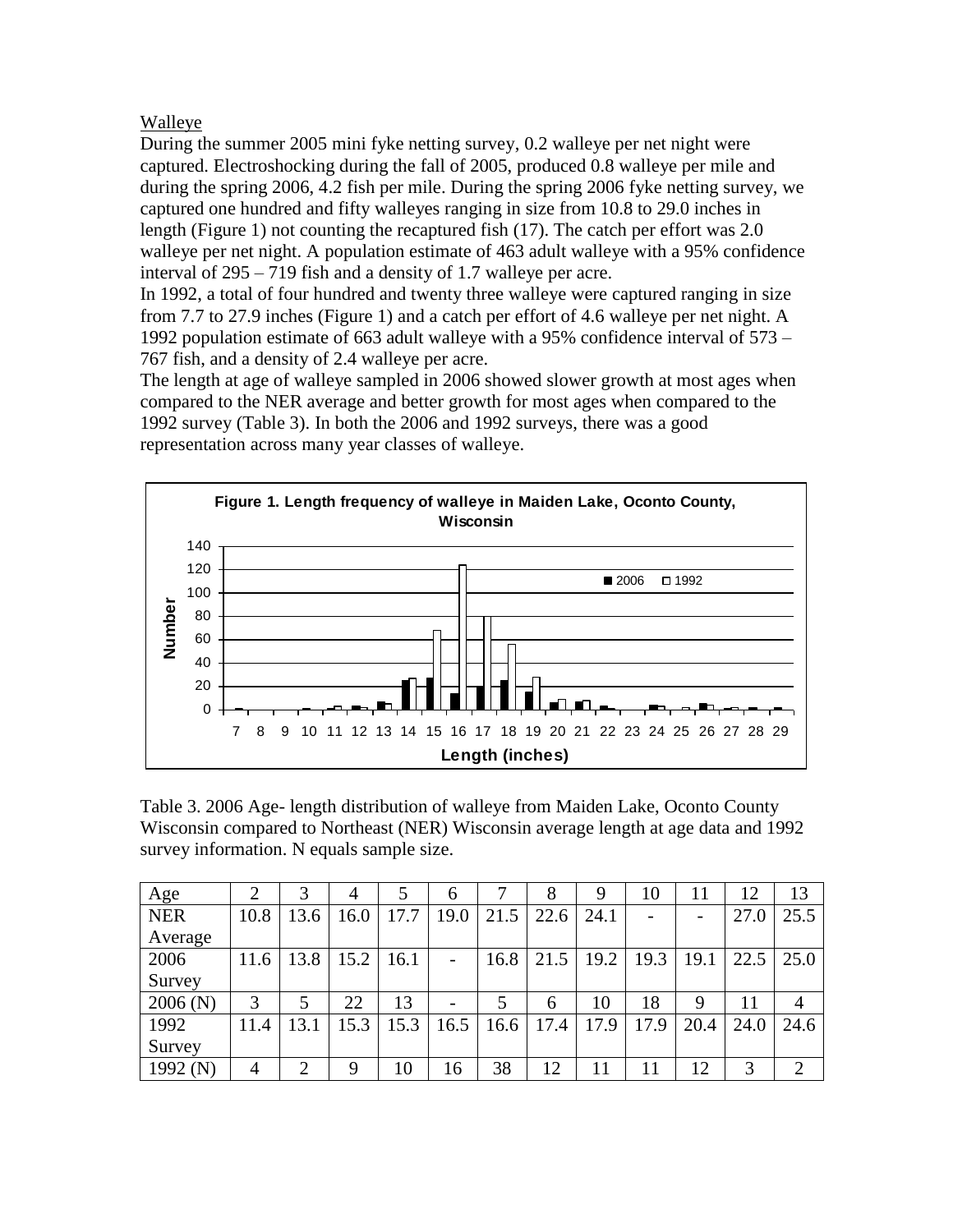### Largemouth bass

During the summer 2005 mini fyke netting survey, 9.5 juvenile largemouth bass per net night were captured. Electroshocking during the fall of 2005 produced 25.8 largemouth bass per mile, 8.5 per mile in April 2006 and 26.4 per mile in June 2006surveys. In the spring of 2006 fyke netting survey, we captured sixty seven largemouth bass ranging in size from 8.5 to 21.1 inches in length (Figure 2), not counting the recaptured fish (2). The catch per effort was 0.8 largemouth bass per net night. A population estimate of 614 adult largemouth bass with a 95% confidence interval of  $221 - 1,207$  fish and a density of 2.2 largemouth bass per acre.

In 1992, a total of ninety one largemouth bass were captured ranging in size from 6.0 to 19.4 inches (Figure 2), and a catch per effort of 1.0 largemouth bass per net night. A 1992 population estimate of 598 adult largemouth bass with a 95% confidence interval of 282 – 1,150 fish and a density of 2.2 largemouth bass per acre.

The length at age of largemouth bass sampled in 2006 showed slower growth at most ages of largemouth bass when compared to the NER average and the 1992 surveys (Table 4). The 2006 survey showed less variation in ages of largemouth bass sampled than the 1992 survey. However, the age data from the 2005 electroshocking survey showed a better variation of age classes from age 1 through 7 when compared to the 2006 spring fyke netting data.



Table 4. 2006 Age- length distribution of largemouth bass from Maiden Lake, Oconto County Wisconsin compared to Northeast (NER) Wisconsin average length at age and 1992 survey information. N equals sample size.

| Age        |     | 4    |      | 6    |      | 8    | 9    | 10   |      | 12   |
|------------|-----|------|------|------|------|------|------|------|------|------|
| NER Ave.   | 9.9 | 12.3 | 14.2 | 15.8 | 17.1 | 18.5 | 18.6 | 19.9 |      |      |
| 2006       |     | 9.5  | 11.7 | 11.6 | 15.2 |      | 18.7 |      |      | 21.1 |
| Survey     |     |      |      |      |      |      |      |      |      |      |
| 2006(N)    |     |      | 21   | 6    | 2    |      |      |      |      |      |
| 1991       | 7.3 | 10.0 | 10.7 | 12.0 | 13.9 | 15.7 | 15.8 | 19.2 | 18.7 |      |
| Survey     |     |      |      |      |      |      |      |      |      |      |
| 1992 $(N)$ | 16  | 19   | 19   |      | 10   |      | 3    |      |      |      |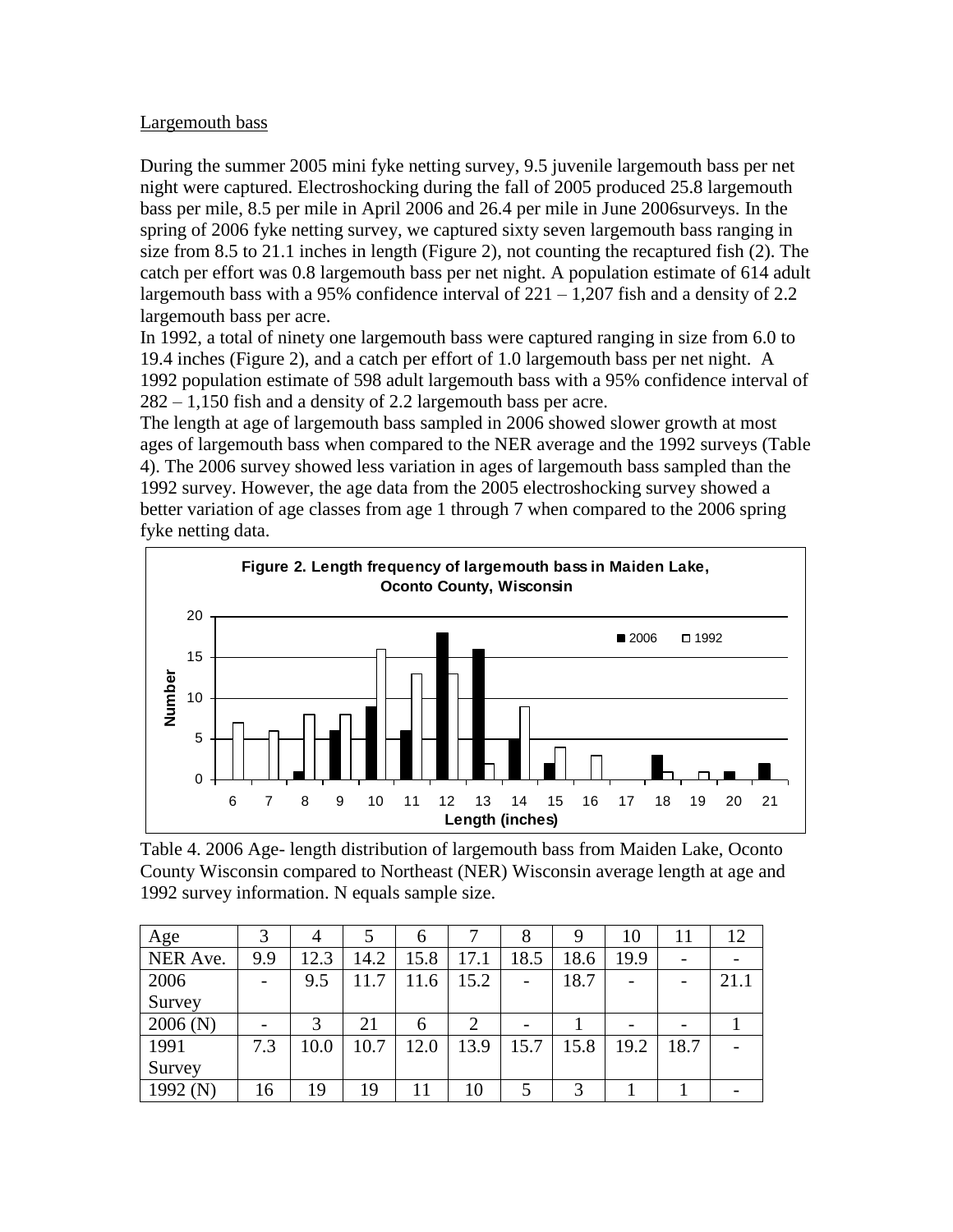### Northern Pike

During the summer 2005 mini fyke netting survey, no juvenile northern pike were captured. Electroshocking during the fall of 2005 produced 3.3 northern pike per mile, 0.4 fish per mile in April 2006 and 0.7 fish per mile in June 2006. In the spring 2006 fyke netting survey, we captured fifteen northern pike ranging in size from 11.4 to 37.0 inches in length (Figure 3), not counting the recaptured fish (1). The catch per effort was 0.4 northern pike per net night. No population estimate was calculated due to the low number of northern pike captured during the survey.

In 1992, a total of seven northern pike were captured ranging in size from 16.0 to 26.9 inches for a catch per effort of 0.1 northern pike per night. No population estimate was calculated due to the low number of northern pike captured during the survey. The length at age of northern pike sampled in 2006 is from a low number sample however, they appeared to show slower growth when compared to the NER average and the 1992 survey (Table 5).



Table 5. 2006 Age- length distribution of northern pike from Maiden Lake, Oconto County Wisconsin compared to Northeast (NER) Wisconsin average length at age and 1992 survey information. N equals sample size.

| Age         |      |      |      |      |      |      |      |
|-------------|------|------|------|------|------|------|------|
| <b>NER</b>  | 15.3 | 18.4 | 21.5 | 24.4 | 27.4 | 30.0 | 30.9 |
| Average     |      |      |      |      |      |      |      |
| 2006        | 13.2 | 14.8 | 16.3 | 19.3 |      |      | 37.0 |
| Survey      |      |      |      |      |      |      |      |
| 2006(N)     |      | 3    |      |      |      |      |      |
| 1992 Survey | 18.9 | 18.8 |      |      | 20.5 | 23.7 | 26.7 |
| 1992 (N)    |      | 3    |      |      |      |      |      |

Smallmouth bass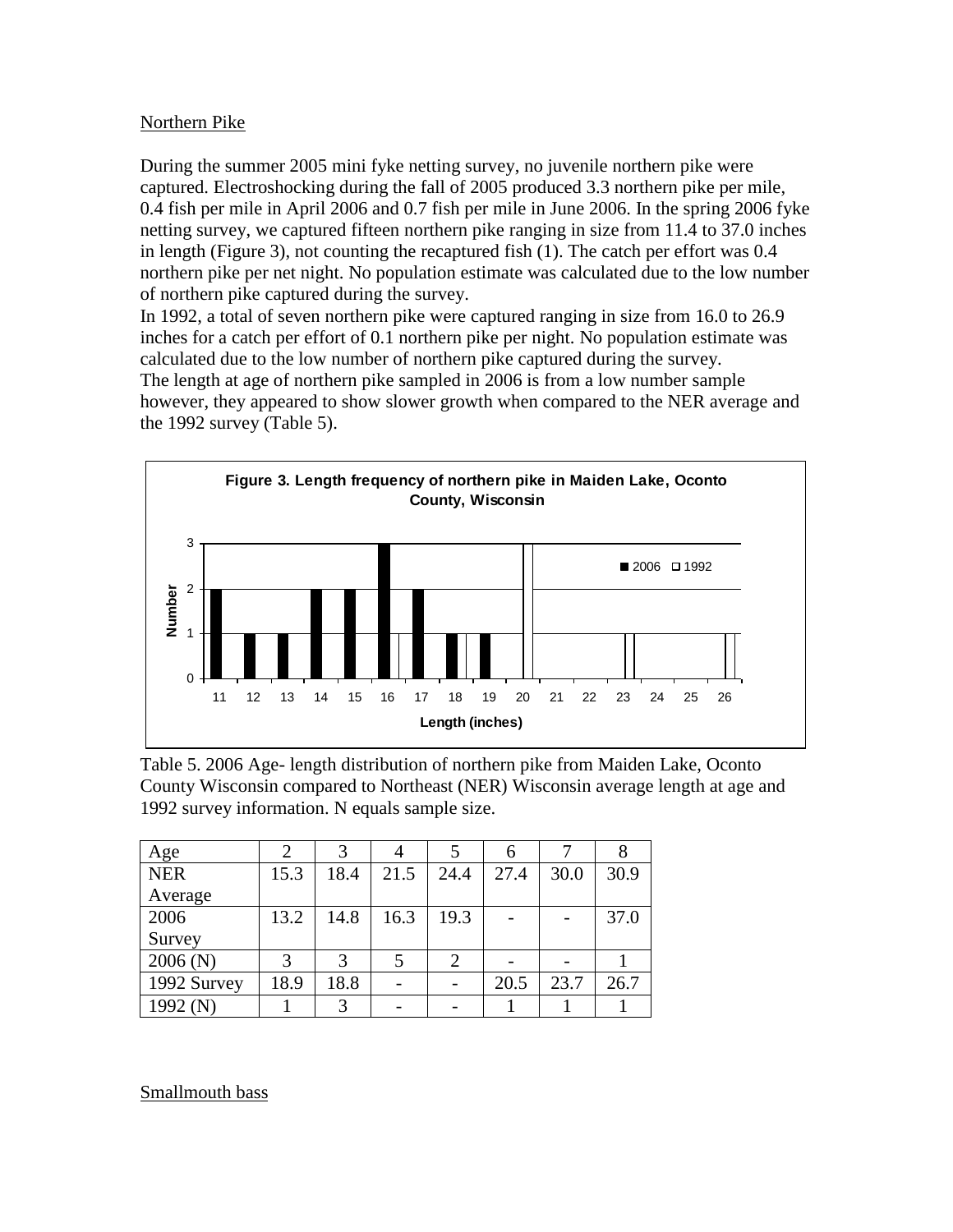During the summer 2005 mini fyke netting survey, 0.7 juvenile smallmouth bass per net night were captured. Electroshocking during the fall of 2005 produced 19.8 smallmouth bass per mile, 4.5 fish per mile in April 2006 and 20.2 fish per mile in June 2006. In the spring 2006 fyke netting survey, we captured thirty five smallmouth bass ranging in size from 8.1 to 16.5 inches (Figure 4), and a catch per effort of 0.4 smallmouth bass per net night. No population estimate was calculated due to the low number of smallmouth bass caught during the spring 2006 fyke netting survey.

In 1992, a total of sixty three smallmouth bass were captured ranging in size from 7.0 to 19.9 inches (Figure 4), and a catch per effort of 0.7 smallmouth bass per net night. No population estimate was calculated due to the low number of smallmouth bass sampled during the spring 1992 fyke netting survey.

The length at age of smallmouth bass sampled in 2006 showed slower growth rates when compared to the NER average, and better growth rates overall when compared to the 1992 survey (Table 6). In both the 2006 and 1992 surveys, there was a good representation across many year classes of smallmouth bass.



Table 6. 2006 Age- length distribution of smallmouth bass from Maiden Lake, Oconto County Wisconsin compared to Northeast (NER) Wisconsin average length at age and 1992 survey information. N equals sample size.

| Age        | 2   | 3              |                | 5    | 6    |                | 8    |      |
|------------|-----|----------------|----------------|------|------|----------------|------|------|
| <b>NER</b> | 7.6 | 9.9            | 12.3           | 14.2 | 15.8 | 17.1           | 18.5 | 18.6 |
| Average    |     |                |                |      |      |                |      |      |
| 2006       |     | 11.1           | 12.2           | 11.6 | 13.6 | 13.3           | 13.3 | 16.5 |
| Survey     |     |                |                |      |      |                |      |      |
| 2006(N)    |     | $\overline{2}$ | $\overline{2}$ | 7    |      | $\overline{2}$ |      |      |
| 1992       | 4.9 | 7.4            | 9.3            | 10.2 | 11.5 | 13.1           | 13.6 | 17.7 |
| Survey     |     |                |                |      |      |                |      |      |
| 1992 (N)   |     | 3              | 9              | 17   | 21   | 3              |      |      |

## **Panfish**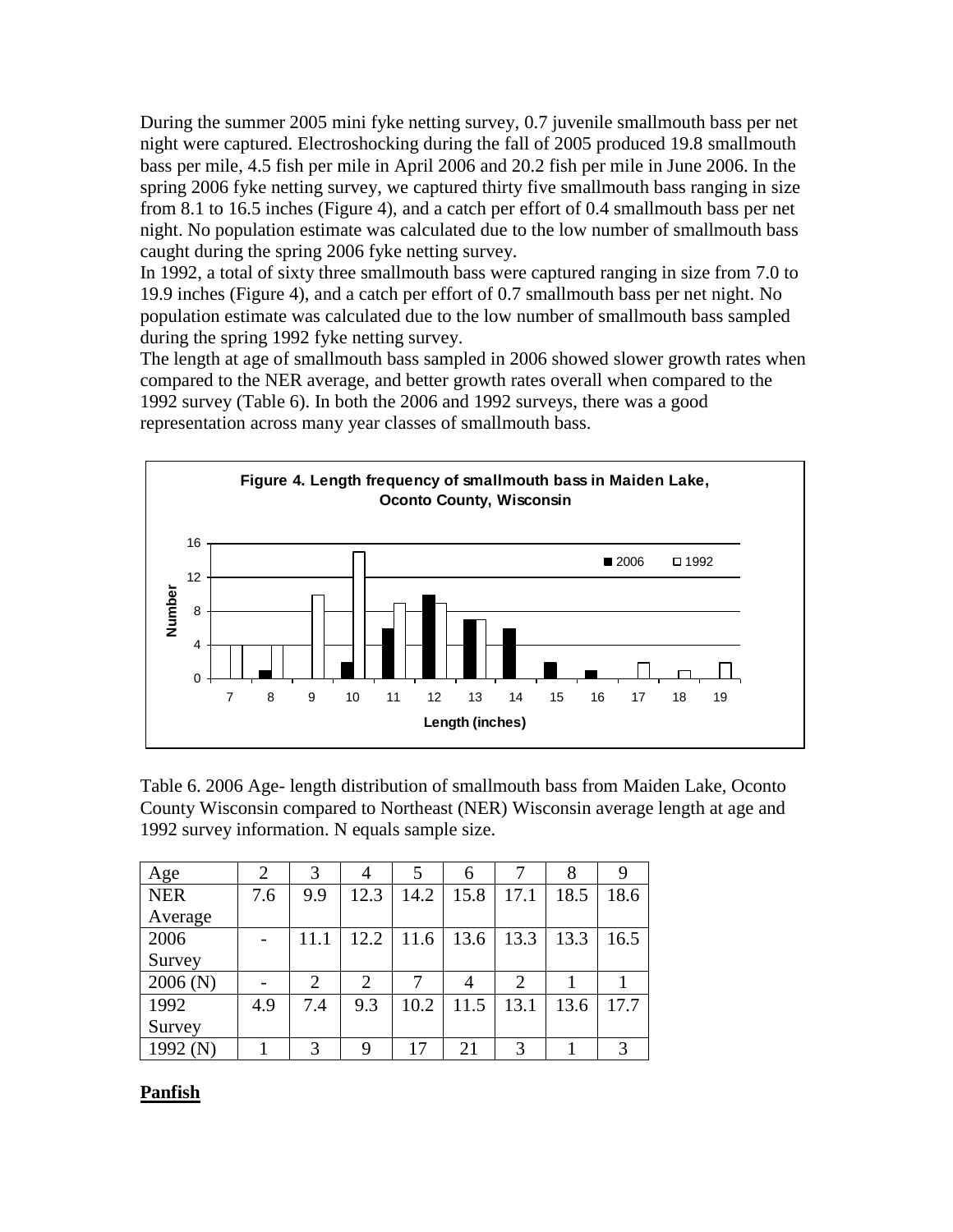### Rock bass

During the summer 2005 mini fyke netting survey, 1.2 rock bass per net night were captured of which 1.0 fish per net night were juveniles under 3 inches. Electroshocking during the fall of 2005 produced 34.8 rock bass per mile ranging in size from 2.7 to 11.2 inches. During the spring 2006 fyke netting survey, we captured a total of two hundred and eighty nine rock bass ranging in size from 4.2 to 11.7 inches (Figure 5). The catch per effort was 3.5 rock bass per net night. During the 1992 spring fyke netting survey, a sub sample of one hundred and fifty eight rock bass were sampled for length and a total of seven hundred and fifty eight rock bass were captured. The subsample of rock bass ranged in size from 4.2 to 11.8 inches (Figure 5). The catch per effort was 37.9 rock bass per net night.

The length at age of rock bass sampled from the 2006 survey showed slower growth rates for younger aged fish  $(3 - 7)$  and good growth rates for older aged fish  $(8 - 11)$  when compared to the NER average and the 1992 survey. In both the 2006 and 1992 surveys, there was a good representation of year classes of rock bass present.



Table 7. 2006 Age- length distribution of rock bass from Maiden Lake, Oconto County Wisconsin compared to the Wisconsin State average length at age data (no NER average data was available) and 1992 survey information. N equals sample size.

| Age                  |                          |     |     |           |            |      |      | 10   |                |
|----------------------|--------------------------|-----|-----|-----------|------------|------|------|------|----------------|
| <b>State Average</b> | 5.3                      | 6.3 | 7.1 | 8.0       | 8.5        | 9.0  | 9.5  | 9.7  |                |
| 2006 Survey          | $\overline{\phantom{0}}$ | 5.4 | 5.6 | 79<br>. 4 | 8.1        | 9.0  | 10.5 | 10.6 |                |
| 2006(N)              | $\overline{\phantom{0}}$ |     | 18  | 19        | $\sqrt{7}$ | 19   |      |      |                |
| 1992 Survey          | 4.8                      | 5.5 | 7.1 | 8.3       | 9.0        | 10.5 |      |      | $\overline{ }$ |
| 1992 $(N)$           | ⌒                        |     | 19  | 14        |            |      |      |      |                |

**Bluegill**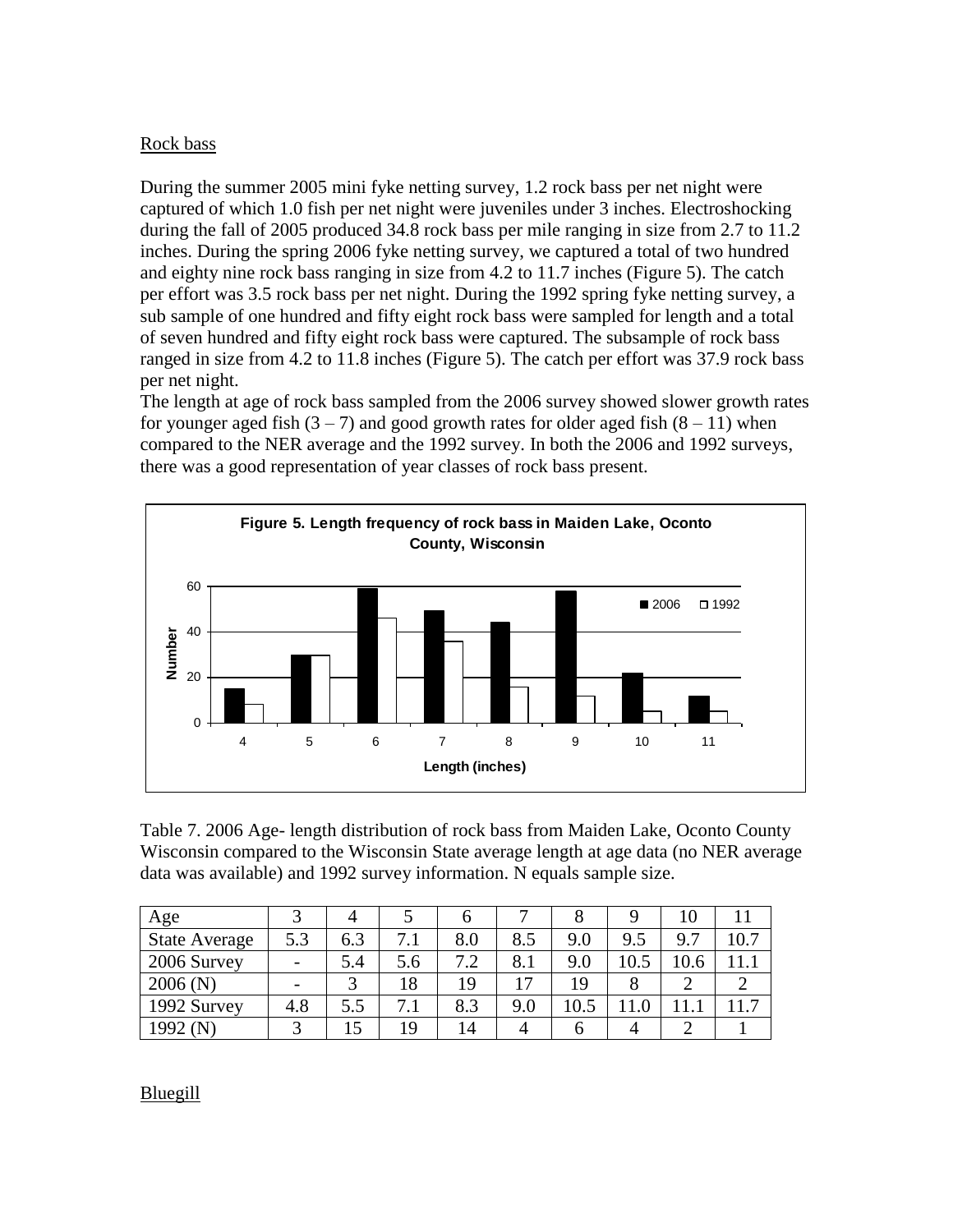During the summer 2005 mini fyke netting survey, 6.0 bluegill per net night were captured of which 2.8 fish per net night were juveniles under 3 inches. Electroshocking during the fall of 2005 produced 59.3 bluegill per mile ranging in size from 1.3 to 7.4 inches. During the spring 2006 fyke netting survey, we captured a total of sixty one bluegill ranging in size from 4.4 to 10.1 inches (Figure 6), and a catch rate of 0.7 bluegill per net night. During the 1992 spring fyke netting survey, a sub sample of one hundred and six bluegill were sampled for length and a total of five hundred and fifty six bluegill were captured. The sub sample of bluegill ranged in size from 3.7 to 10.0 inches(Figure 6). The catch per effort was 27.8 bluegill per net night.

The length at age of bluegill sampled from the 2006 survey showed slightly slower growth rates when compared to the NER average and similar growth rates when compared to the 1992 survey (Table 8). In the 2006 survey, older ages of bluegill were observed in the sample compared to a more varied range of ages in the 1992 survey (Table 8). The size range of bluegill sampled in the fall 2005 electroshocking survey would suggest that younger ages (1 - 4) of bluegill are present in the lake.



Table 8. 2006 Age- length distribution of bluegill from Maiden Lake, Oconto County Wisconsin compared to Northeast (NER) Wisconsin average length at age data and 1992 survey information . N equals sample size.

| Age                |                          |                          |                          |                          |     |                          |          |     |     |
|--------------------|--------------------------|--------------------------|--------------------------|--------------------------|-----|--------------------------|----------|-----|-----|
| <b>NER Average</b> | 3.0                      | 4.0                      | 4.8                      | 5.8                      | 6.6 | 72<br>$\cdot$            | 7.9      | 8.3 | 8.7 |
| 2006 Survey        | $\overline{\phantom{0}}$ | $\overline{\phantom{0}}$ | $\overline{\phantom{0}}$ | $\overline{\phantom{0}}$ | 6.2 | 6.7                      | 7.8      | 7.8 |     |
| 2006(N)            | $\overline{\phantom{0}}$ | $\overline{\phantom{0}}$ |                          | $\overline{\phantom{0}}$ | 16  | 10                       |          |     |     |
| 1992 Survey        | 2.2                      | -                        | 3.9                      | 5.0                      | 5.7 | 72                       | ⇁<br>7.4 | 8.6 | 9.5 |
| 1992 (N            |                          | -                        |                          | 14                       | 19  | $\overline{\phantom{0}}$ |          |     |     |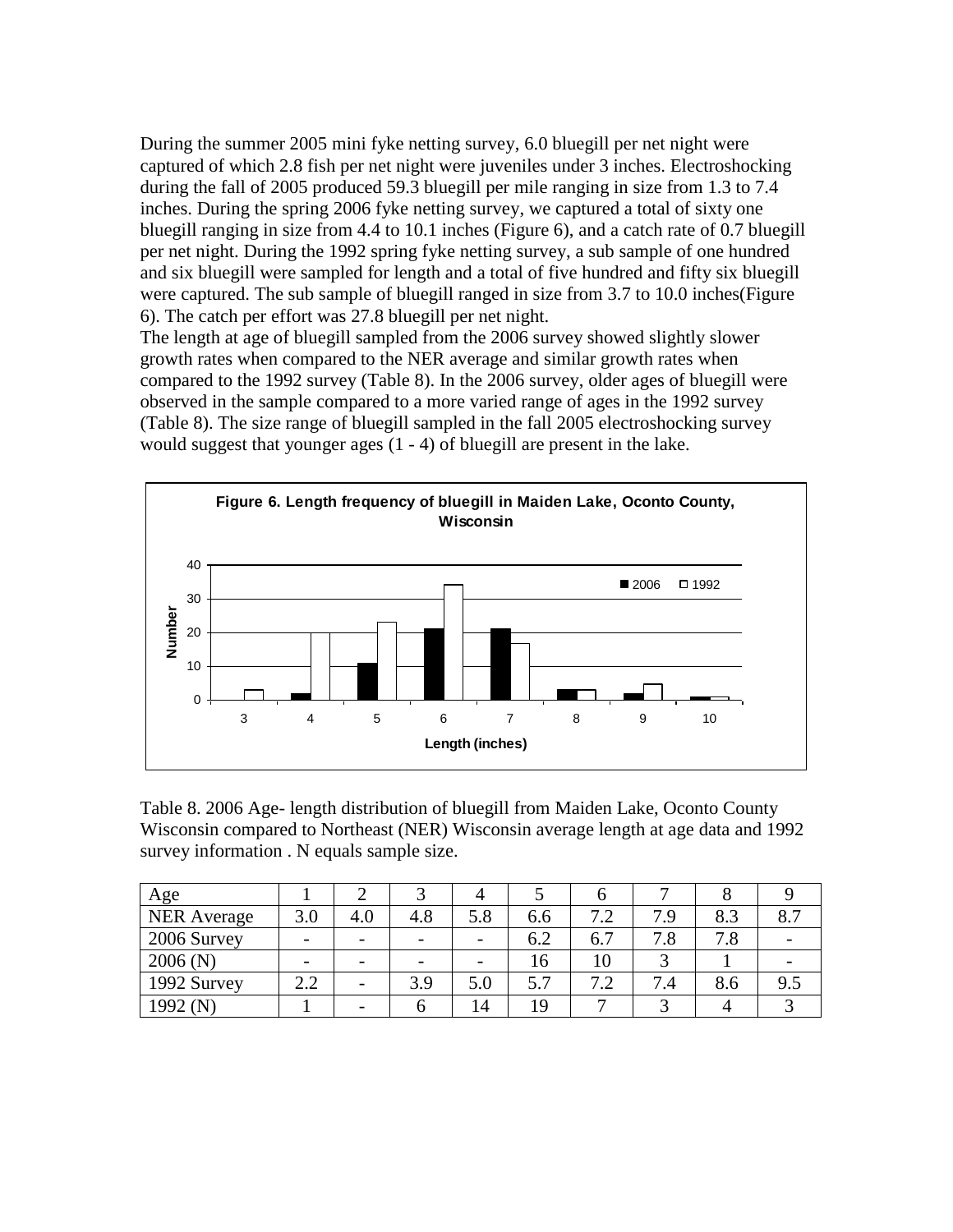### Yellow perch

During the summer 2005 mini fyke netting survey, no yellow perch were captured. Electroshocking during the fall of 2005 produced 0.5 yellow perch per mile ranging in size from 4.1 to 6.5 inches. During the spring 2006 fyke netting survey, we captured a total of eleven yellow perch ranging in size from 6.9 to 10.2 inches (Figure 7). The catch per effort was 0.1 yellow perch per net night. During the 1992 spring fyke netting survey, a total of three hundred and ninety four yellow perch were collected ranging in size from 5.2 to 12.8 inches (Figure 7) and a catch per effort of 4.8 yellow perch per net night. The length at age of yellow perch sampled from the 2006 survey showed overall slower growth when compared to the NER average and the 1992 survey (Table 9). There were few year classes of yellow perch represented in the 2006 survey when compared to the 1992 survey.



Table 9. 2006 Age- length distribution of yellow perch from Maiden Lake, Oconto County Wisconsin compared to Northeast (NER) Wisconsin average length at age data and 1992 survey information. N equals sample size.

| Age                |     |     |     |     |      |      |      |
|--------------------|-----|-----|-----|-----|------|------|------|
| <b>NER Average</b> | 6.7 | 7.6 | 8.4 | 8.9 | 10.2 | 10.4 |      |
| 2006 Survey        |     | 7.5 | 7.4 | 8.7 |      |      |      |
| 2006(N)            |     |     |     |     |      |      |      |
| 1992 Survey        | 7.0 | 7.6 | 7.9 | 9.4 |      |      | 12.2 |
| 1992 (N)           |     | 10  | 14  |     |      |      |      |

#### Other fish species

Thirteen other species were caught during the 2005 and 2006 surveys and included black crappie, blacknose shiner, bluntnose minnow, central mudminnow, fathead minnow, green sunfish, green sunfish x bluegill hybrid, hornyhead chub, Iowa darter, northern pike x muskellunge hybrid, pumpkinseed, white sucker and yellow bullhead.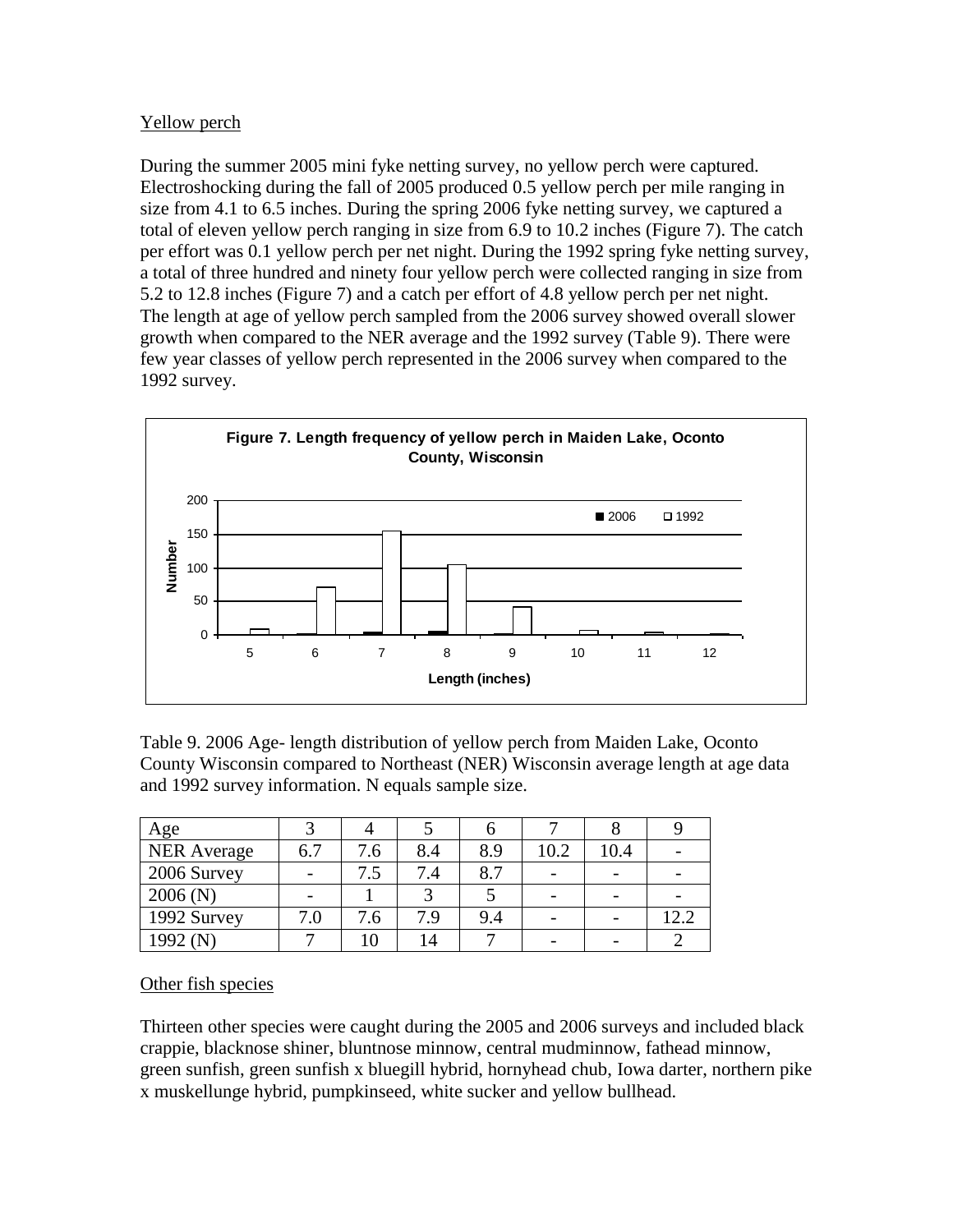#### CONCLUSIONS AND RECOMMENDATIONS

Maiden Lake supports a diverse fishery with natural reproduction of all the major species present. The walleye population shows some successful natural reproduction and recruitment with a good range of year classes present in the 2006 survey. The population estimate of walleye in the 1992 survey (663) is not significantly different to the population estimate in the 2006 survey (463). Based on that information, I would classify Maiden Lake as a low density walleye lake. There is walleye spawning habitat available at several locations around the lake, however in this survey as well as previous surveys it was noted that the walleye will spawn in a very short time period and in a very small area of the lake even though more habitat is available to them. The walleye spawning habitat in 2006 was also noted as having a slime layer or algae covering on the rocky substrate that could be impacting the survival of the walleye eggs. The 2006 growth rates of walleye in Maiden Lake are slower overall than the regional average, but better than in the 1992 survey. The largemouth bass population estimate in the 2006 survey (614) is not significantly different than the estimate from the 1992 survey (598), however growth rates showed slower growth in the 2006 survey when compared to the regional average and the 1992 survey. Smallmouth bass are still a small component of the overall fishery in Maiden Lake and showed better growth rates in the 2006 survey when compared to the 1992 survey, however growth rates were still lower than the regional average. Northern Pike are present in Maiden Lake but make up only a small component of the entire fishery.

The pan fish fishery overall is in good health, however it has seen a major shift in the dominant species since 1992 when yellow perch were the dominant species. The 2005 and 2006 surveys showed a dramatic drop in the number of yellow perch in the lake. The dominant species of pan fish in the current survey were blue gill and rock bass. All species of pan fish surveyed in the lake are supported through natural reproduction. The major decline in the yellow perch population could be attributed to the lack of suitable habitat in the lake for successful reproduction, cover, and/ or overfishing. The densities of top predators in the system are similar to levels from the 1992 surveys, so predation on perch is not thought to be an issue. The dominant pan fish species in the 2006 survey were rock bass and bluegill. The rock bass population is healthy with overall good growth rates and a good representation of year classes present. The bluegill population showed average growth rates for the region and only had older ages present in the survey (age 5 and older). The lack of younger aged bluegill in the survey shows that recruitment may be an issue in Maiden Lake.

To enhance the fishery and improve the successful reproduction of many of the species found in Maiden Lake, I recommend that additional fishery habitat be added to the lake. Several kinds of fishery habitat improvements and additions are needed in the lake including, repairing and refurbishing current fish cribs, adding additional fish cribs, placing submerged tree drops and shoreline tree drops.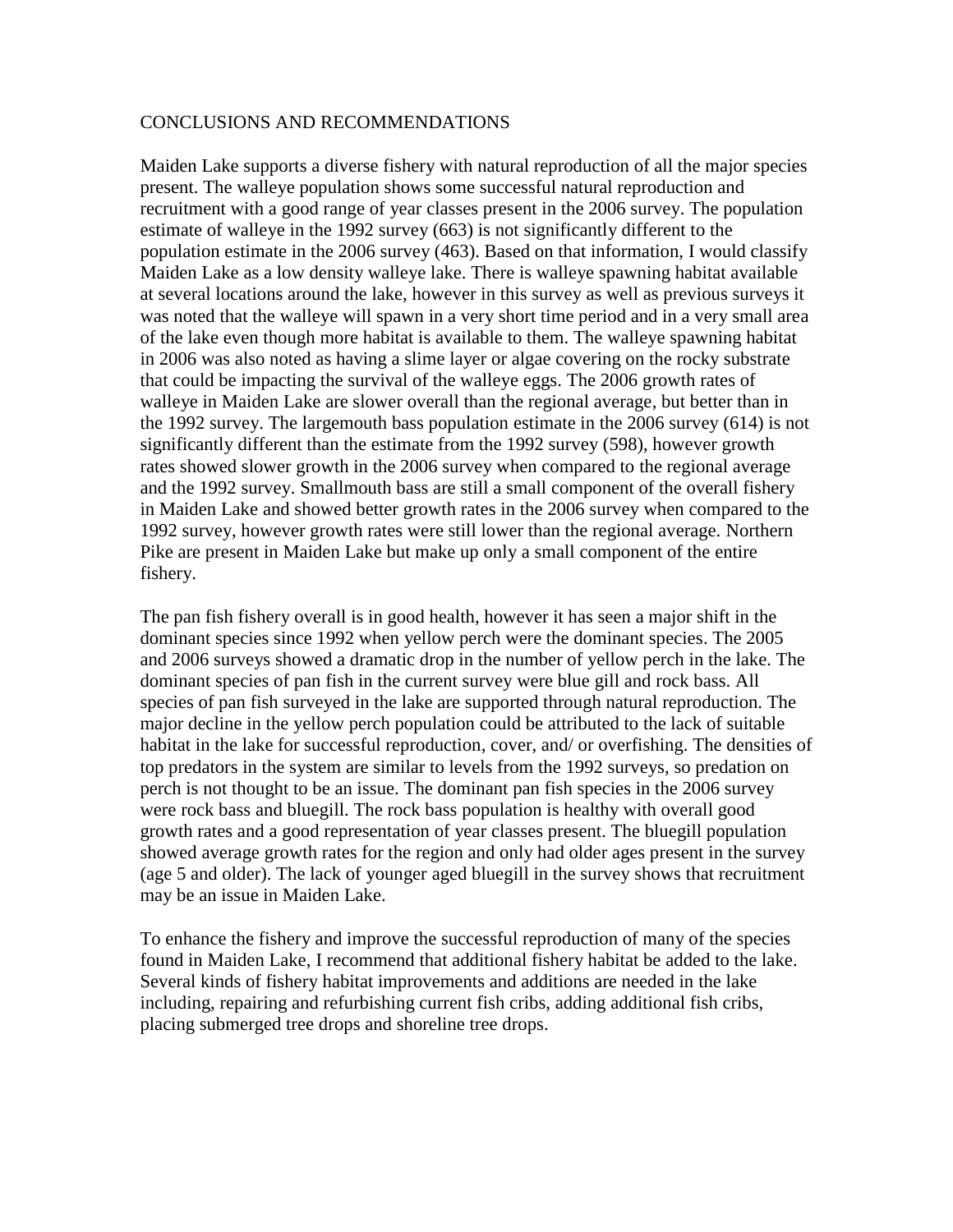Public access to Maiden Lake is limited to one town owned boat launch located on the west north west bay of the lake. This access is in poor condition and has parking for only two vehicles and trailers along side the access road. Access is also available from a private boat landing located at the Maiden Lake Resort on the Northeast end of the lake. I would recommend repairing the public boat access site and providing additional parking for no resident lake users.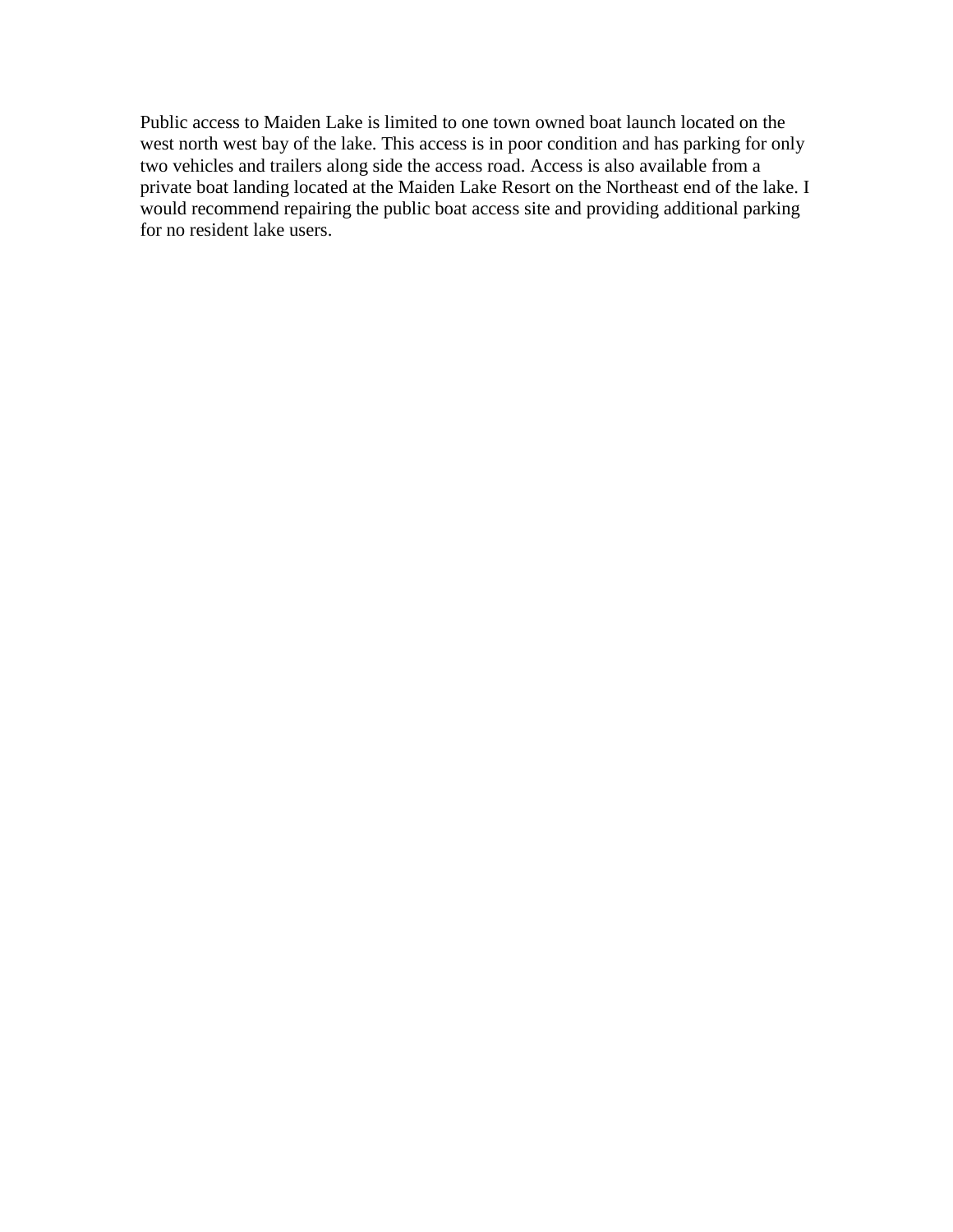### ACKNOWLEDGEMENTS

Richard Rost, Greg Kornely, Ron Rhode, Cliff Sebero, Tammie Paoli, and Larry VanderKelen who completed the field work, age analysis, and data entry. Mike Donofrio and George Boronow for editorial comments.

### LITERATURE CITED

Carson, Harland., Lloyd M. Andrews and C.W. Threinen. 1977. Surface water resources of Oconto County. Department of Natural Resources, Madison, Wisconsin. 105 pages.

Cover image and appendix maps courtesy of WebView and the Wisconsin Department of Natural Resources.

Heizer, Russ. 1994. Fishery Evaluation Survey of Maiden Lake Oconto County. Wisconsin DNR Memo.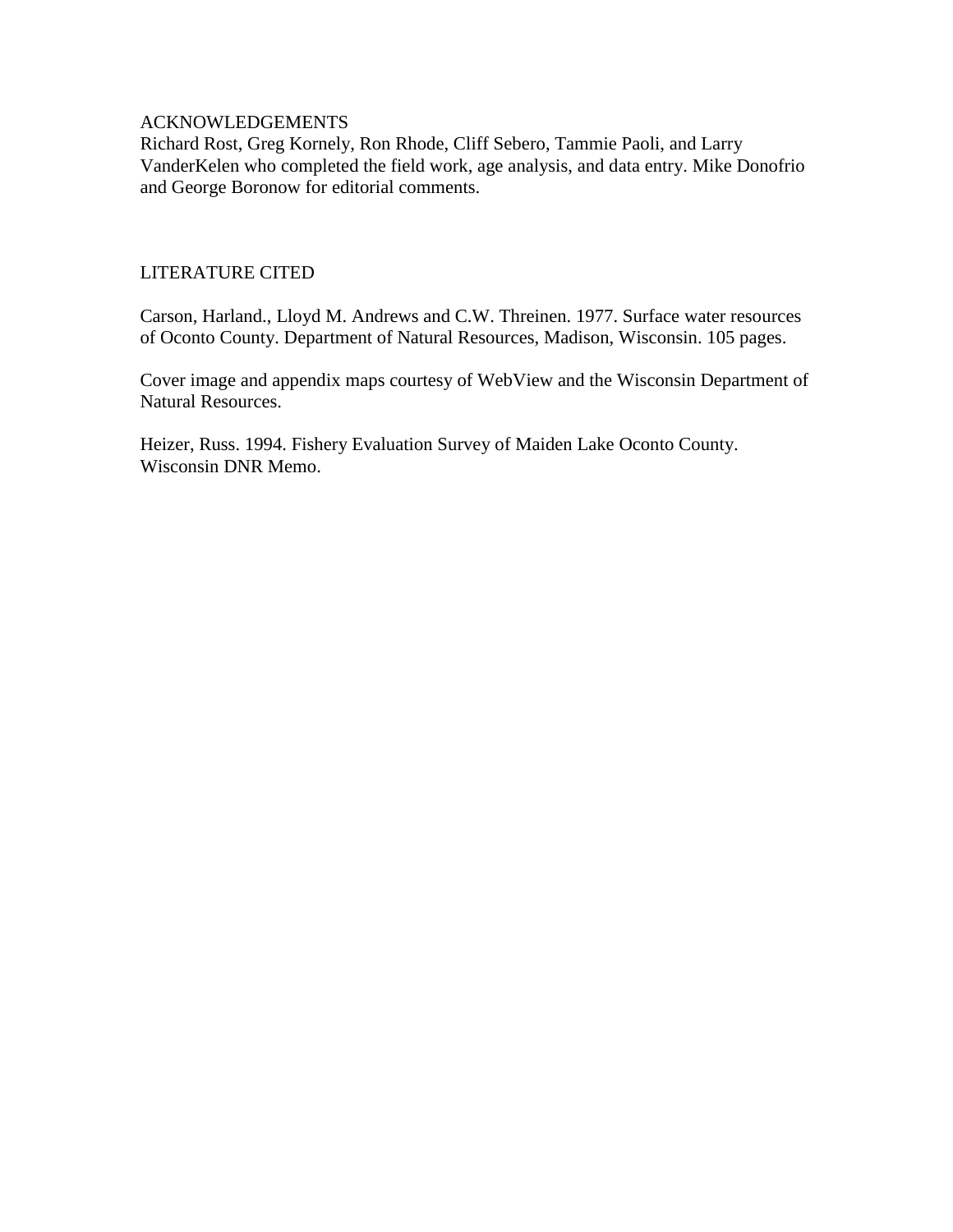# Appendices

- Appendix 1. Location of 6 mini fyke nets for the baseline monitoring survey July 12<sup>th</sup> – 13<sup>th</sup>, 2005.
- Appendix 2. Location of the 4 mile baseline monitoring electroshocking survey on October 12<sup>th</sup>, 2005.
- Appendix 3. Location of the 4.94 and 4**.**5 mile comprehensive electroshocking survey on April 25<sup>th</sup> and June 7<sup>th</sup>, 2006..
- Appendix 4. Location of 8 standard fyke nets for the comprehensive fishery survey April 14<sup>th</sup> – 24<sup>th</sup>, 2006.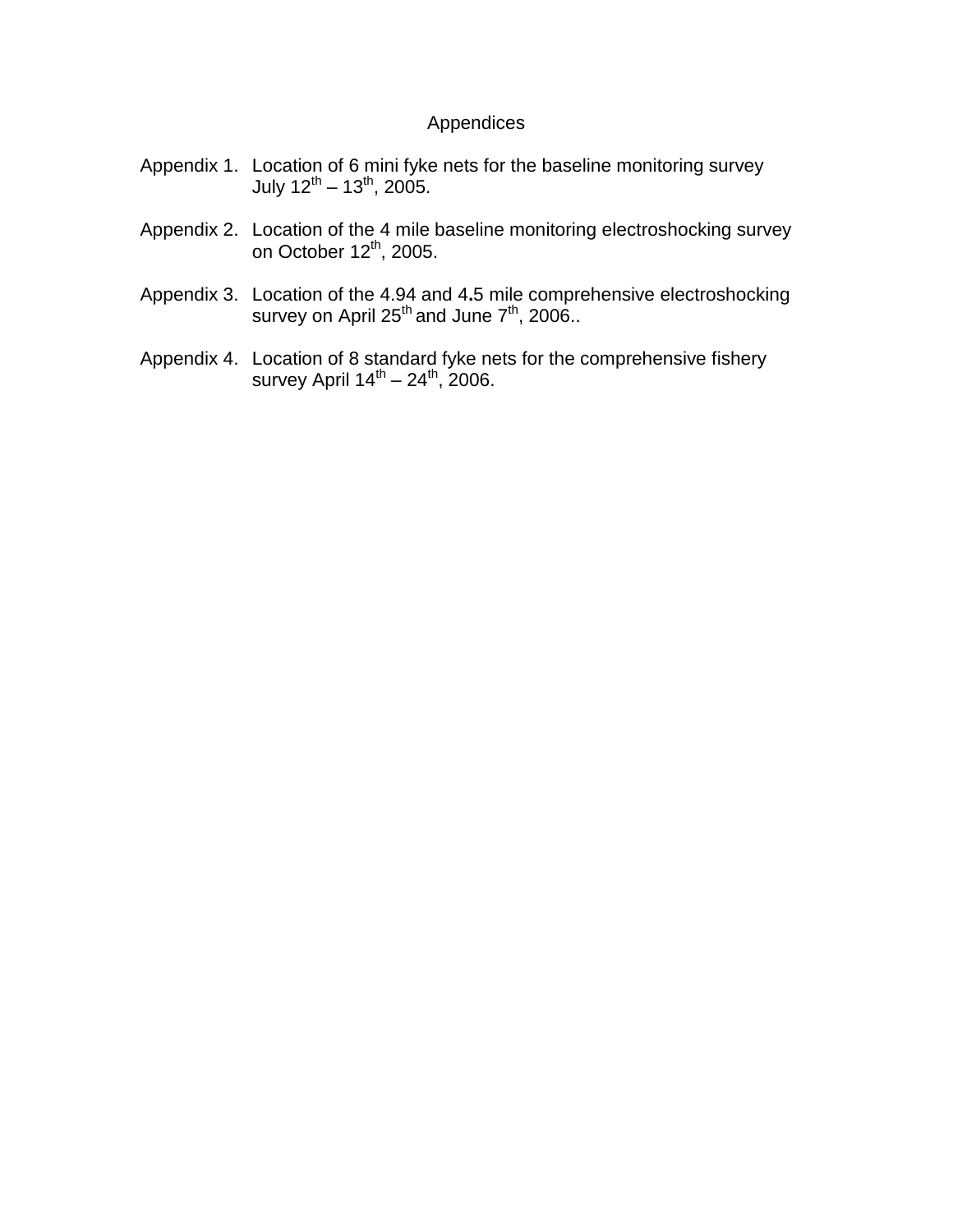# APPENDICES



Appendix 1. Location of 6 mini fyke nets for the baseline monitoring survey July  $12^{th} - 13^{th}$ , 2005.



Appendix 2. Location of the 4 mile baseline monitoring electroshocking survey on October 12<sup>th</sup>, 2005.